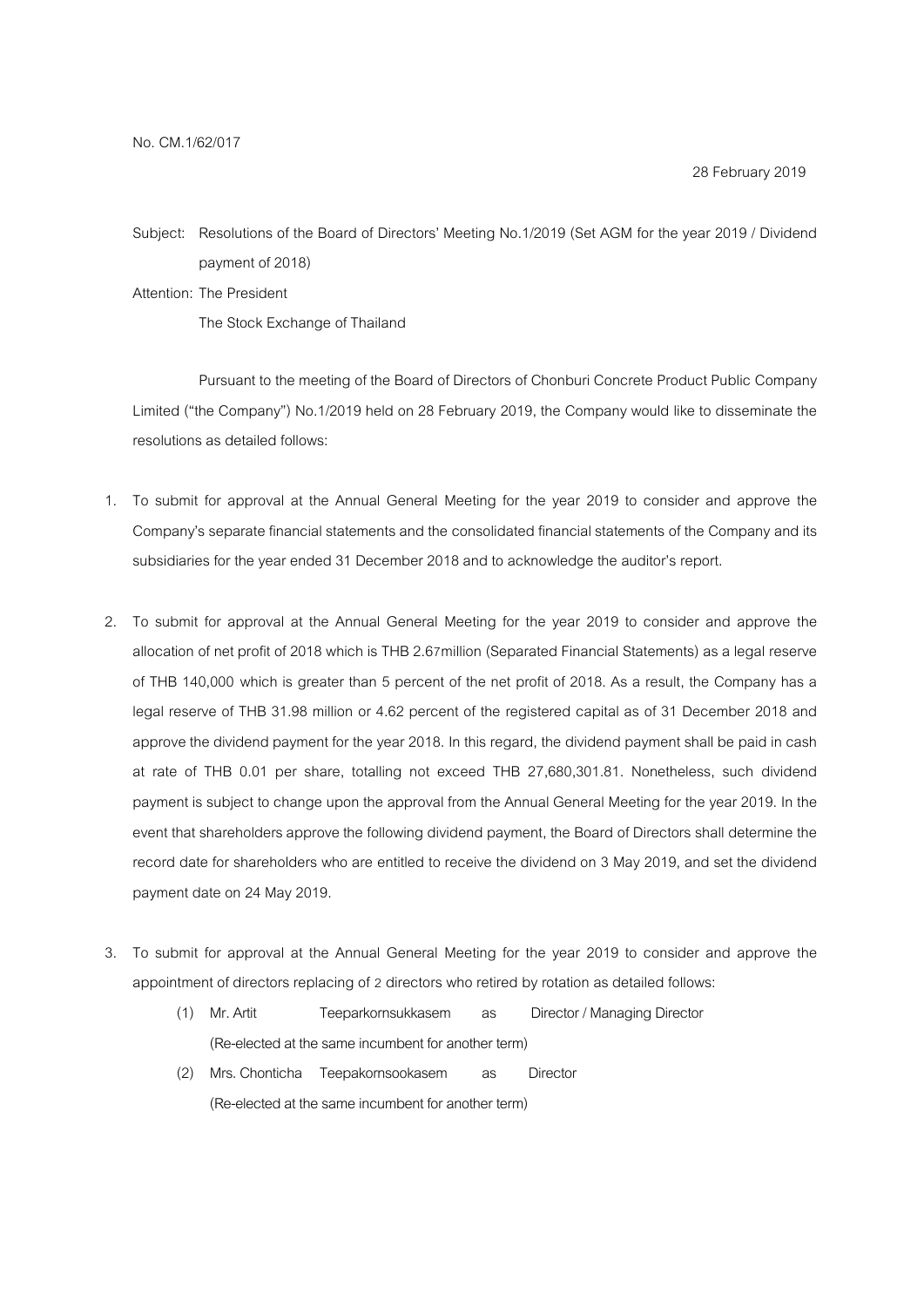4. Approved an amendment of the list of authorized directors acting on behalf of the Company:

From "(a) Signage of the Company, (1) Mr. Pratheep Theepakornsukkasem, Managing director, sign and stamp Company's seal or (2) Mr. Artit Teeparkornsukkasem, Mrs. Chonticha Teepakornsookasem, Mr. Narong Banyen jointly sign and stamp Company's seal". (b) Signing duly certified on the Company's documents and commitment Mr. Pratheep Theepakornsukkasem or Mr. Artit Teeparkornsukkasem or Mrs. Chonticha Teepakornsookasem or Mr. Narong Banyen sign and stamp Company's seal."

To "(a) Signage of the Company, (1) Mr. Pratheep Theepakornsukkasem, Managing director, sign and stamp Company's seal or (2) Mr. Artit Teeparkornsukkasem sign and stamp Company's seal". (b) Signing duly certified on the Company's documents and commitment Mr. Pratheep Theepakornsukkasem or Mr. Artit Teeparkornsukkasem or Mrs. Chonticha Teepakornsookasem sign and stamp Company's seal."

5. To submit for approval at the Annual General Meeting for the year 2019 to consider and approve a remuneration to the Board of Directors for the year 2019 as follows:

|                                     | Y2018                    | Y2019  | Maximum amount of      |
|-------------------------------------|--------------------------|--------|------------------------|
| Position                            | <b>Meeting Allowance</b> |        | meeting allowance paid |
|                                     | (THB / time)             |        | (THB / person)         |
| Chairman of the Board of Directors  | 30,000                   | 30,000 | 360,000                |
| <b>Directors</b>                    | 20,000                   | 20,000 | 240,000                |
| (Director and Independent Director) |                          |        |                        |
| Chairman of Audit Committee         | 25,000                   | 25,000 | 300,000                |
| <b>Audit Committee</b>              | 20,000                   | 20,000 | 240,000                |

(1) Meeting Allowance

(2) A reward for the Board of Directors is set upon the Company's performance each year with no greater than THB 2,000,000 and Chairman of the Board of Directors shall have absolute control of the payment to each director.

In this regard, the mentioned remuneration will be effective from 1 January 2019 onwards until noticing any change from the shareholders meeting's resolution.

6. To submit for approval at the Annual General Meeting for the year 2019 to consider and approve to appoint:

| 1. Mr. Methee Ratanasrimetha | Certified Public Accountant no. 3425, or |
|------------------------------|------------------------------------------|
| 2. Mr. Pisit Chevareungroj   | Certified Public Accountant no. 2803. or |
| 3. Mr. Akkaradech Piensakul. | Certified Public Accountant no. 5389 or  |